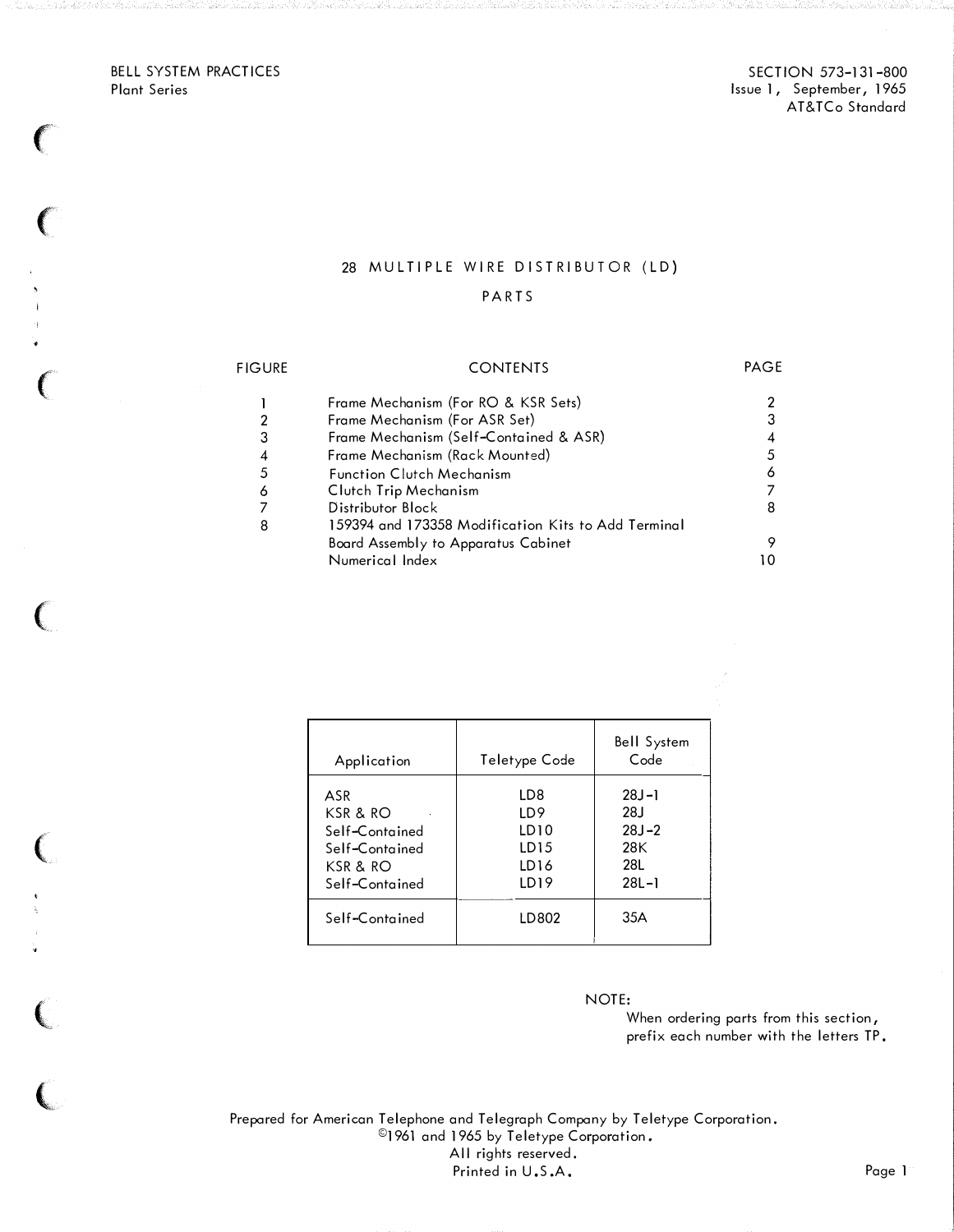SECTION 573-131-800



**FIGURE**  $\overline{\mathcal{L}}$ FRAME NECHANISM (FOR RO  $\pmb{\bowtie}$ KSR SETS)

Page 2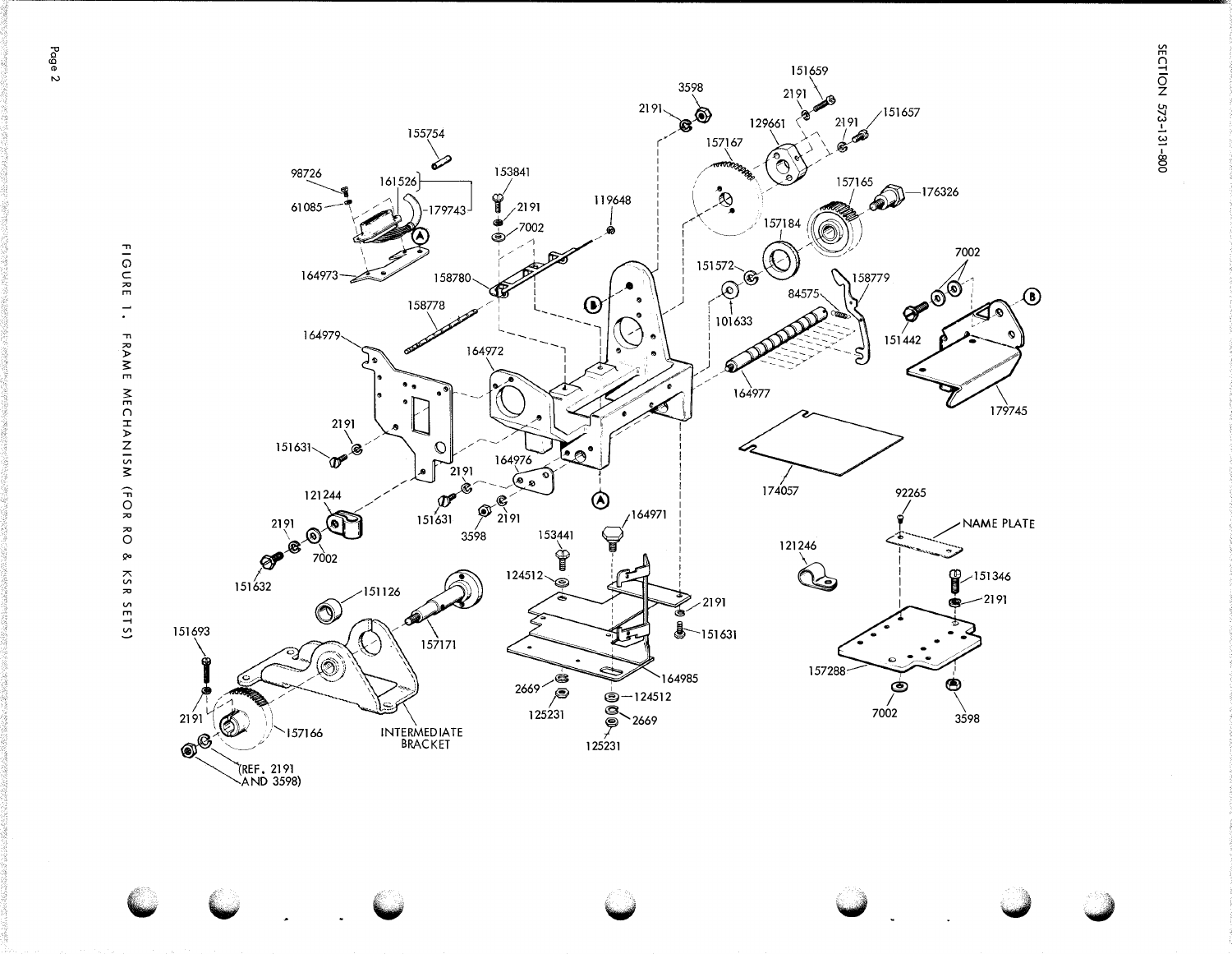

 $\left($ 

 $\big($ 

€

C

 $\overline{\mathbf{C}}$ 

#### FIGURE 2. FRAME MECHANISM (FOR ASR SET)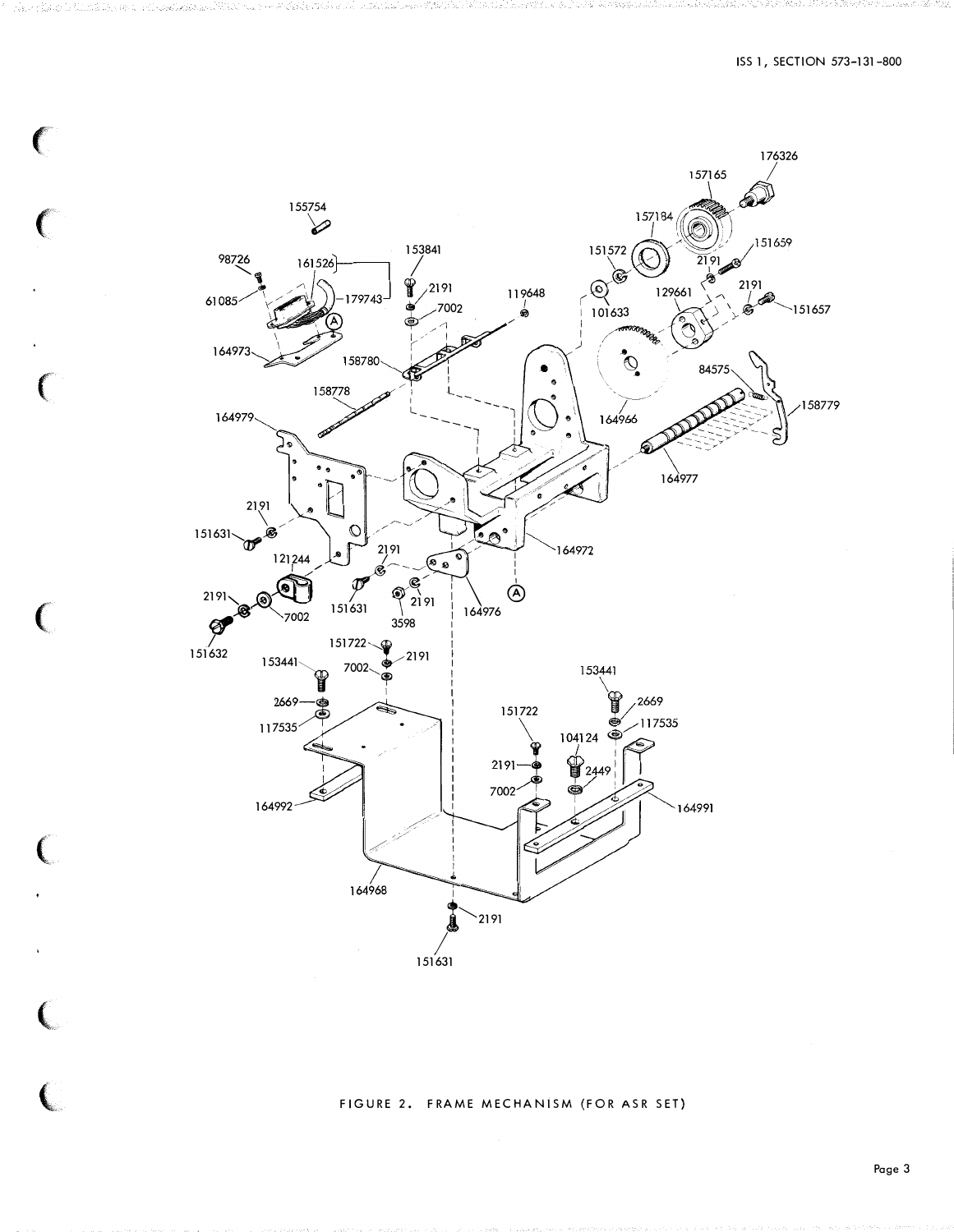

FIGURE 3. FRAME MECHANISM (SELF-CONTAINED & ASR)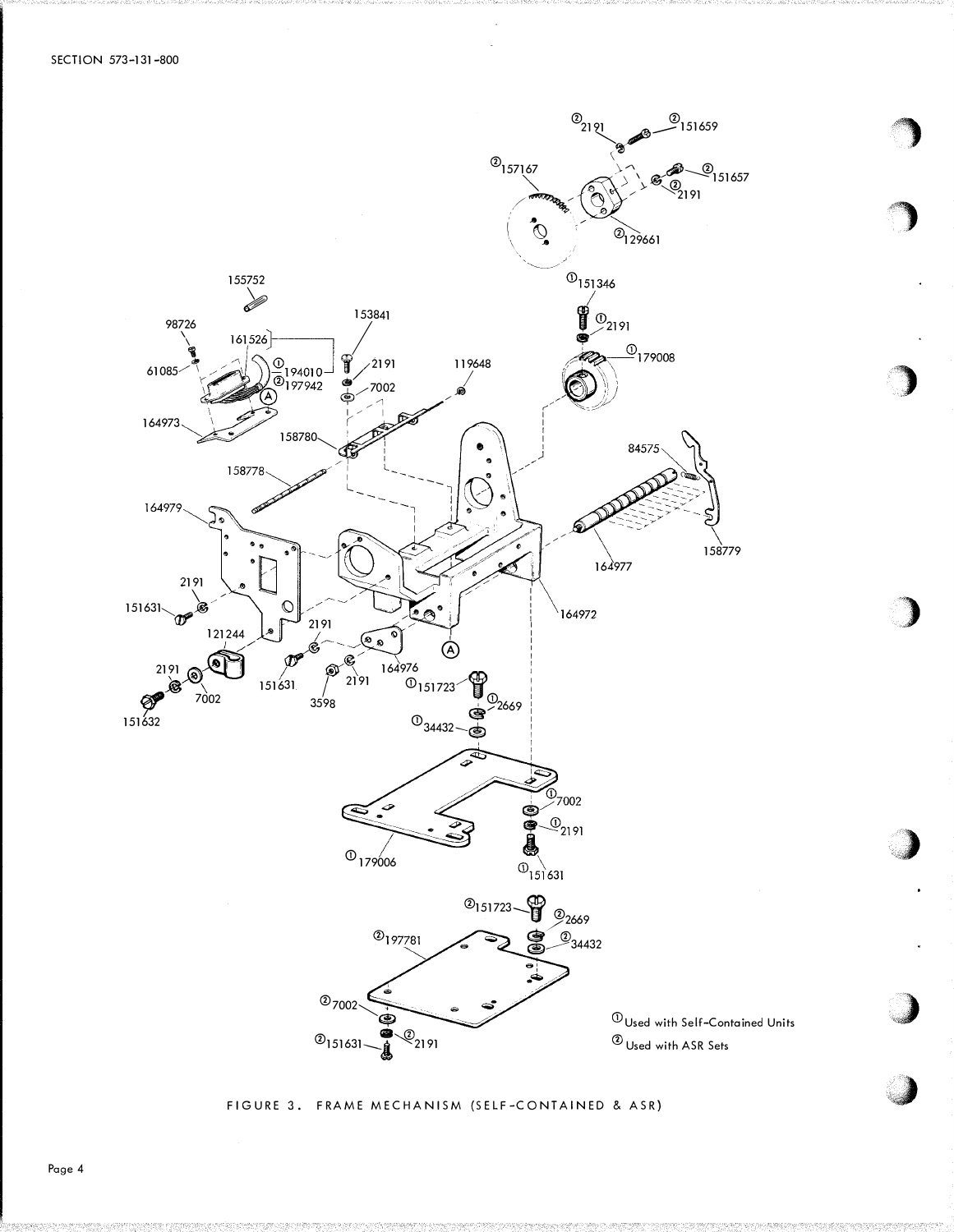

 $\big($ 

 $\big($ 

 $\big($ 

#### FIGURE 4. FRAME MECHANISM (RACK MOUNTED)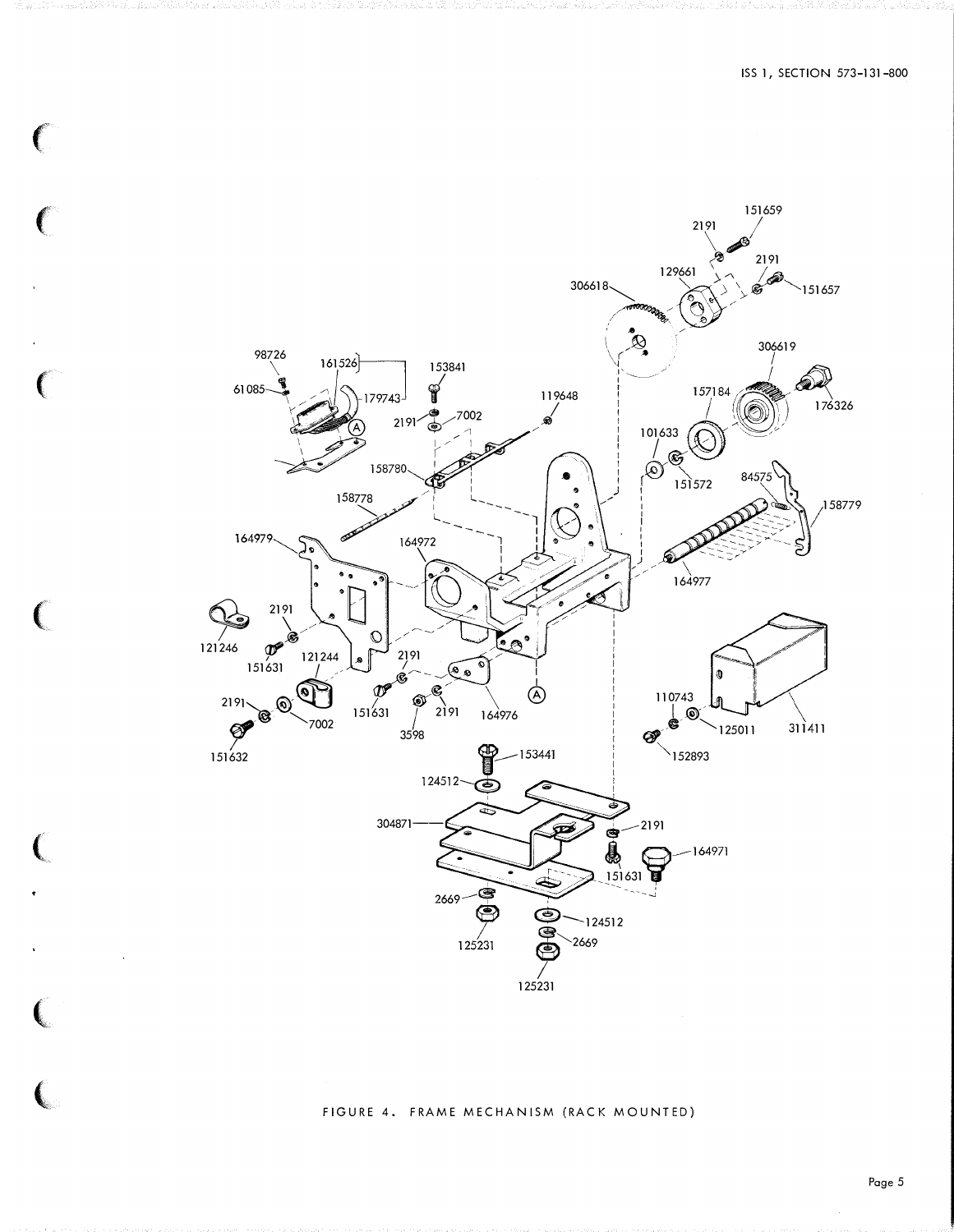

FIGURE 5. FUNCTION CLUTCH MECHANISM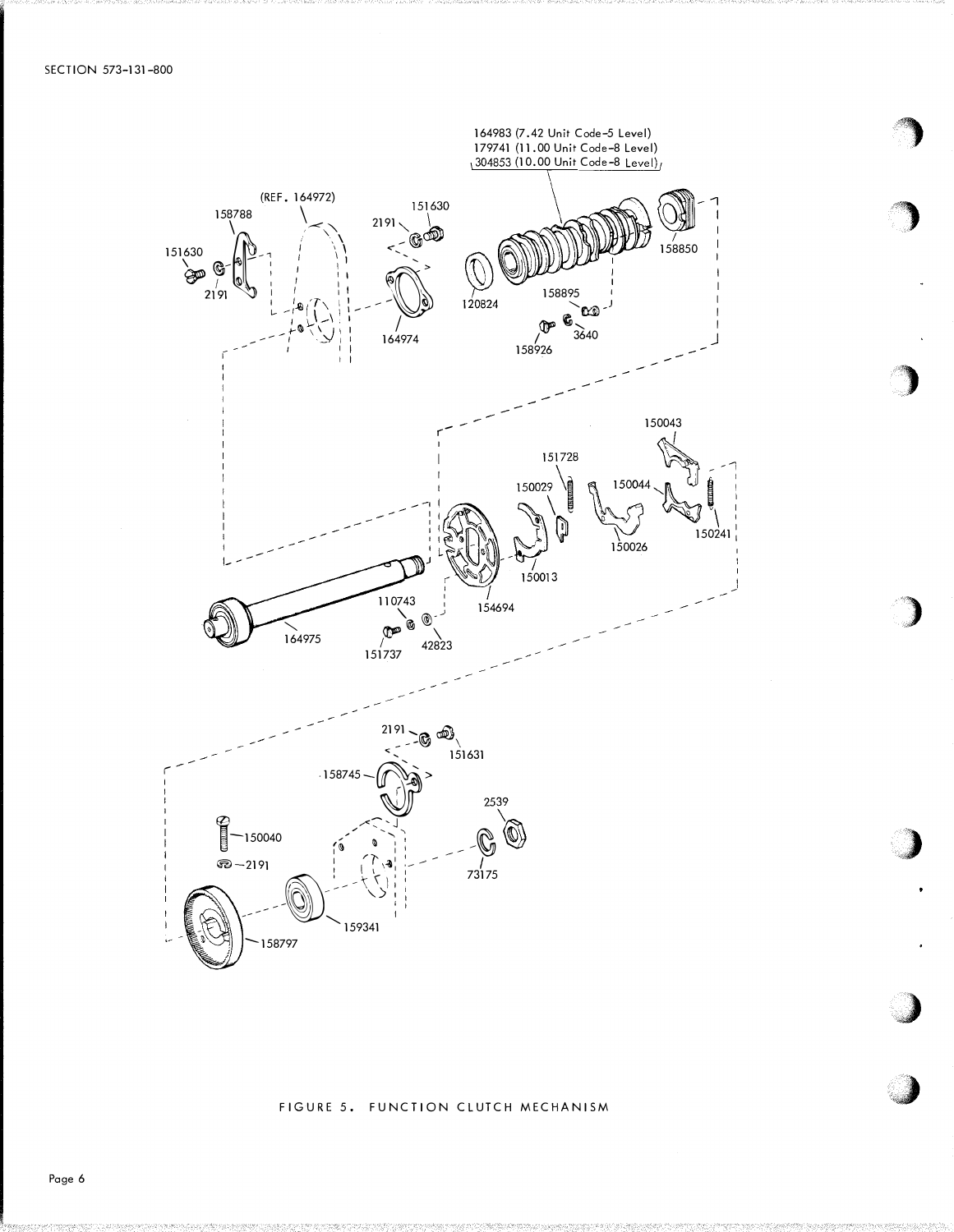

#### FIGURE 6. CLUTCH TRIP MECHANISM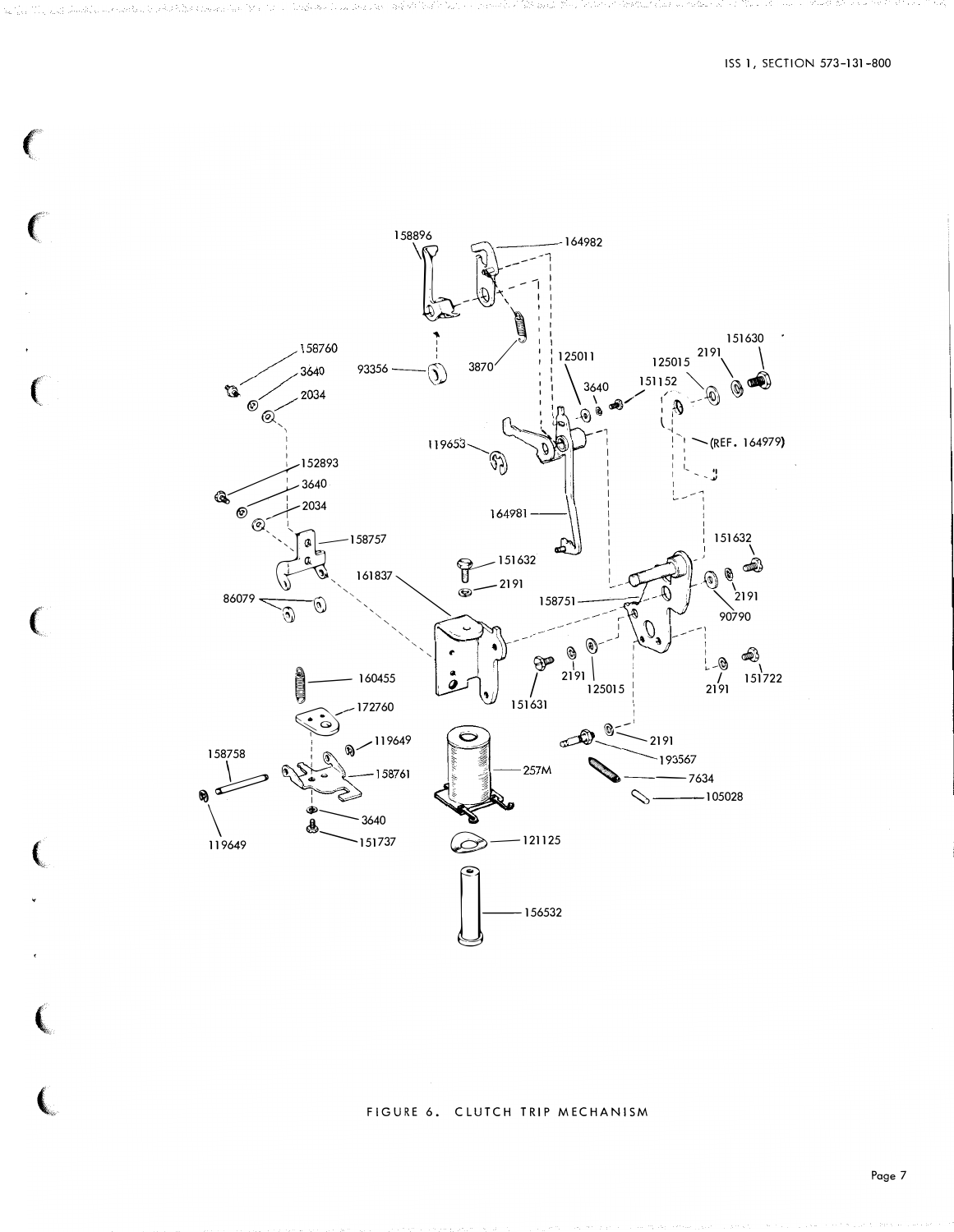

 $^{\rm \oplus}$  Supplied with 174506 <sup>0</sup>Used with 174506 Block @)Used with 305136 Block '')

)

'')

)

**J** 

**.** -�4:1

### FIGURE 7. DISTRIBUTOR BLOCK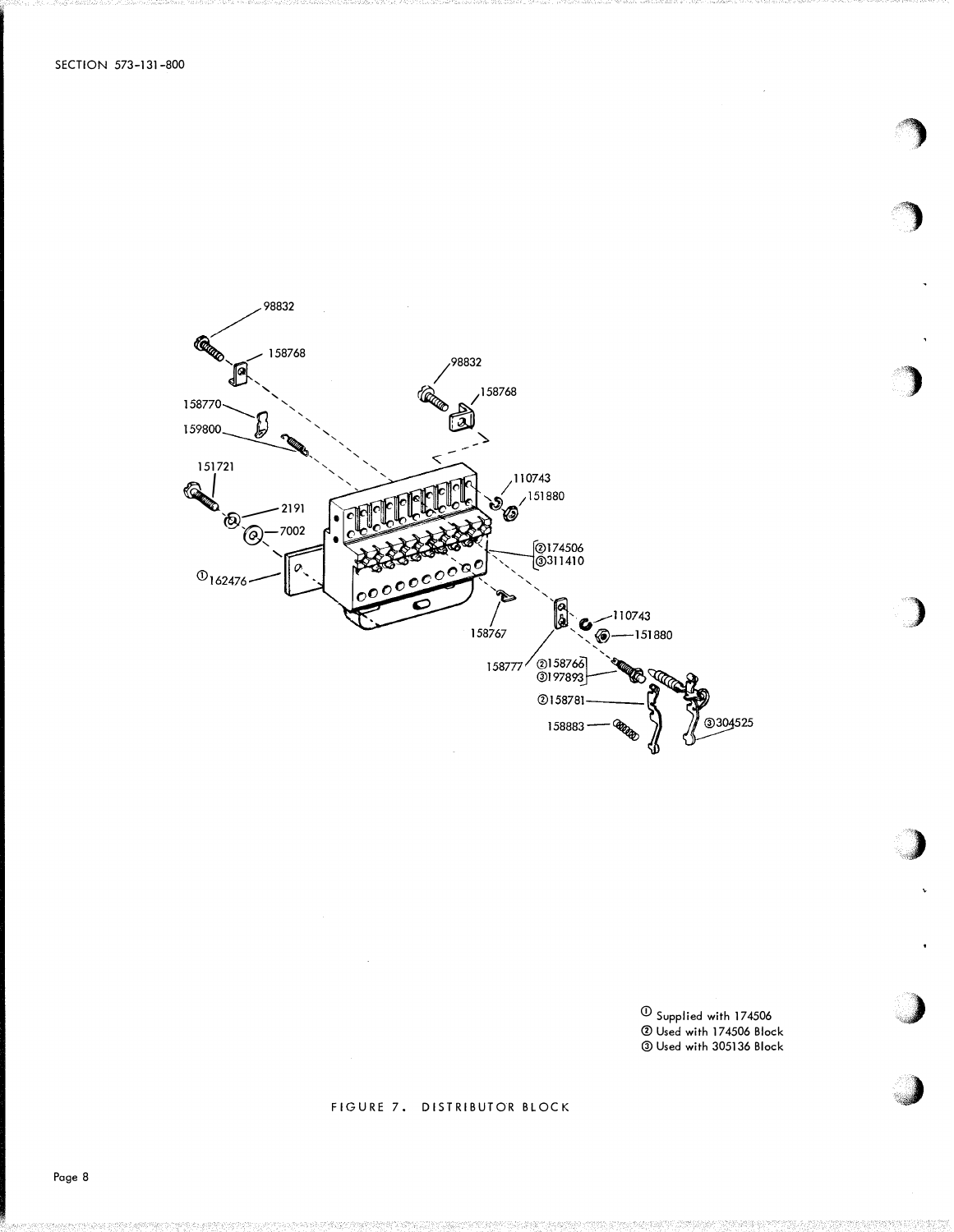

# FIGURE 8. 159394 AND 173358 MODIFICATION KITS TO ADD TERMINAL BOARD ASSEMBLY TO APPARATUS CABINET